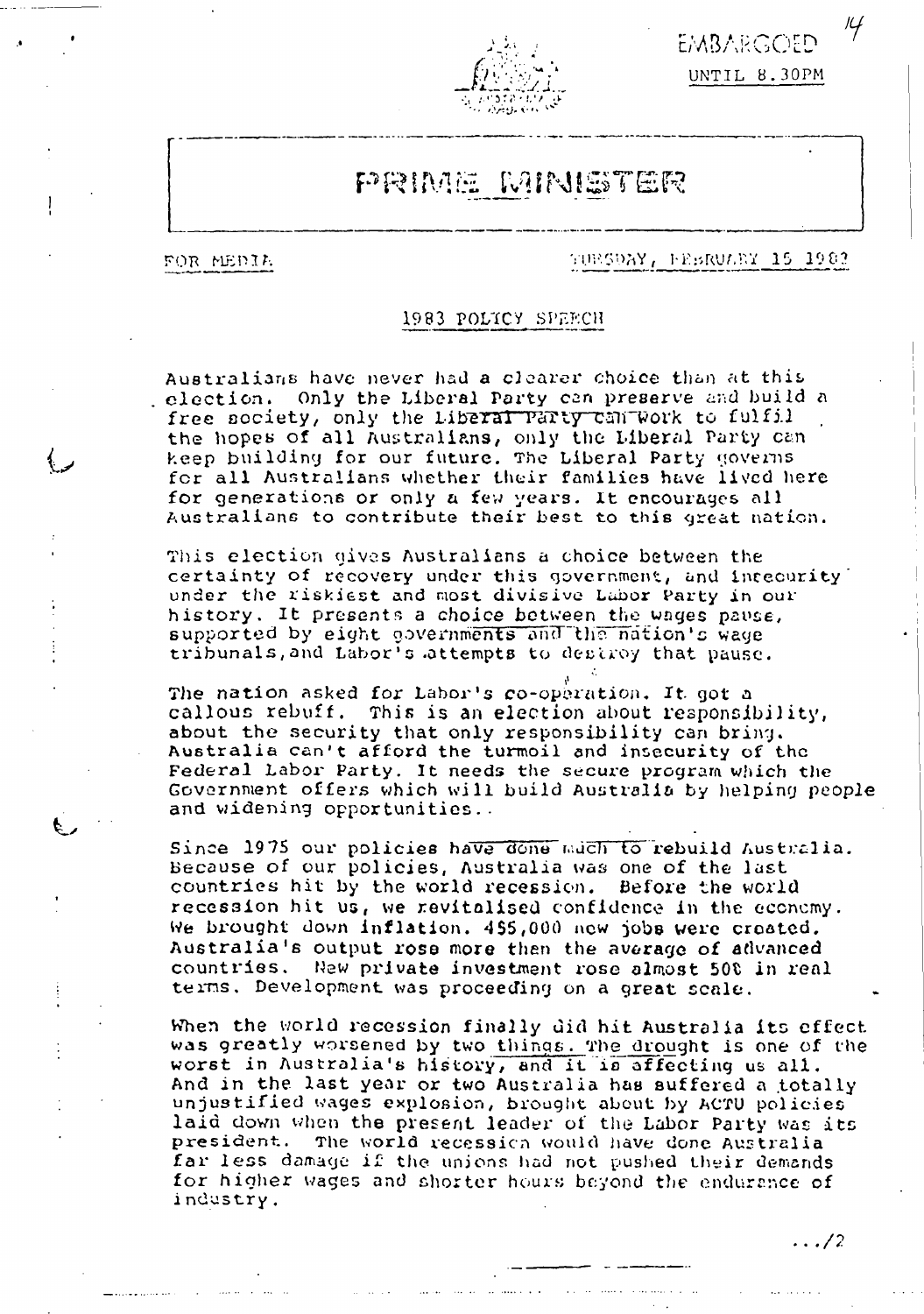This election will decide whether Westralia goes the Labor way, with rampant union power, soaring inflation and worsening ungaployment, or thether hustralla puts the recession behind it and gers hack on the road of more jobs and ristng living standards.

We saw the receision coming and teel positive action. Even though we are affected by what happens in the mot of the world, the Government will help A strails to preate its own fundre. We're not waiting for the sorll.

At a time of difficulty, we have helped Australian families. The family is the rock on which our future will be built. We holped in last year's family pudget, cutting personal taxes, improving rebates on home interest paymonts. Over two years we have increased all family allowances by 50%. Our family Budget put \$18 a week into the hands of typical Australian families. We helped low income families especially, with our innovative family income supplement, and extra help to keep children at school.

We-will adjust unamployment benefits for single people over 13 in line with other pensions and benefits in May. The Government strongly believes in child care. In the Budget we lifted funding by almost 50%. We will expand that program by providing 150 new child care projects. We helped the older members of our families. The family Budget increased the income limits for pensions, and expanded rental assistance. To give further support to pensioners, we will increase access to the health benefits card, with a substantial further increase in the income limits. No Budget has ever done more to help Australia's families. We are the family party-

The family budget helps young people. We raised student allowances and boosted our manpower and training programs to \$250 million. These programs will directly assist a quarter of a million Australians, most of them young people. Money from the wage pause is now helping many more young people to find jobs and opportunities. We are determined to do everything possible to help young Australians. We know the future of the best country in the world depends on them.

We-will-establish a special youth project in reafforestation and conservation. We will establish further youth projects for people not adequately assisted by present programs. This will include women, Aboriginals and people disadvantaged by physical or language difficulties. On top of these programs, we have decided to offer 10,000 additional places over two years in the Defence Services for young men and women partly because more people are applying for Defence positions than there are places. This project will be based on a one year voluntary enlistment in the Armed Services.

 $\ldots/3$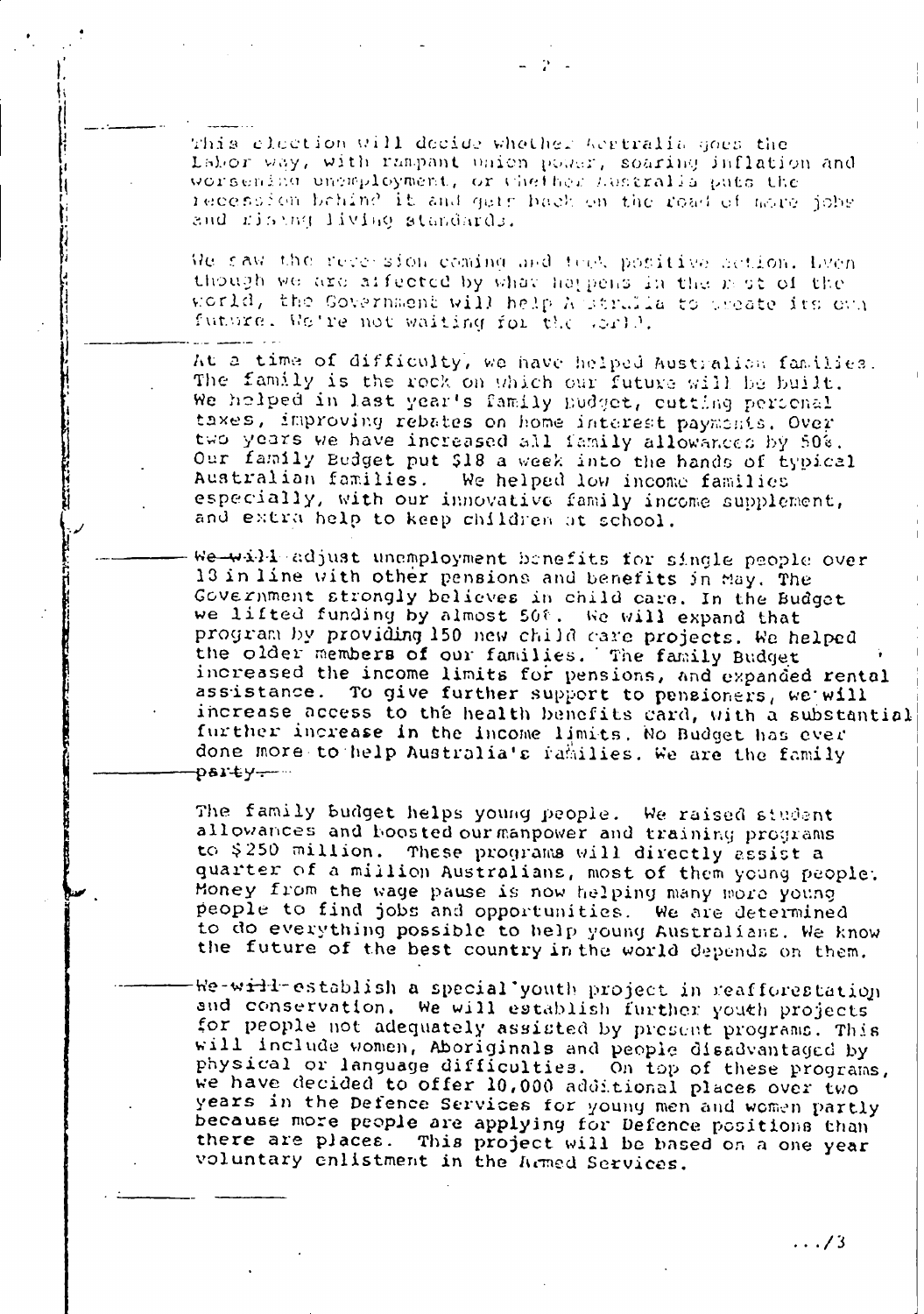In addition to havid training, as easy as pleaible of those who join will receive relevant trade training, which our services have a capacity to provide. These who join this program will be doing something for the modern and for Australia. It promises a conthwhile experience for thousands of young Australians.

Throughout 1982 we positively assisted home buyers. Through our actions an extra \$1.2 billion is going into housing, and with lower interest rates these policies are having increased impact.

We have done much to assist Australia's industries. There are vastly improved depreciation schedules to encourage industry to huy modern equipment. We took action against dumping and established the "Buy Australia" campaign.

Just before Christmas, in an historic meeting, we brought Commonwealth and State governments together on the wage pause, and I want to thank Doug Anthony and John Howard for getting it in place.

> $\sim 10$ ò.

> > $\ldots$ /4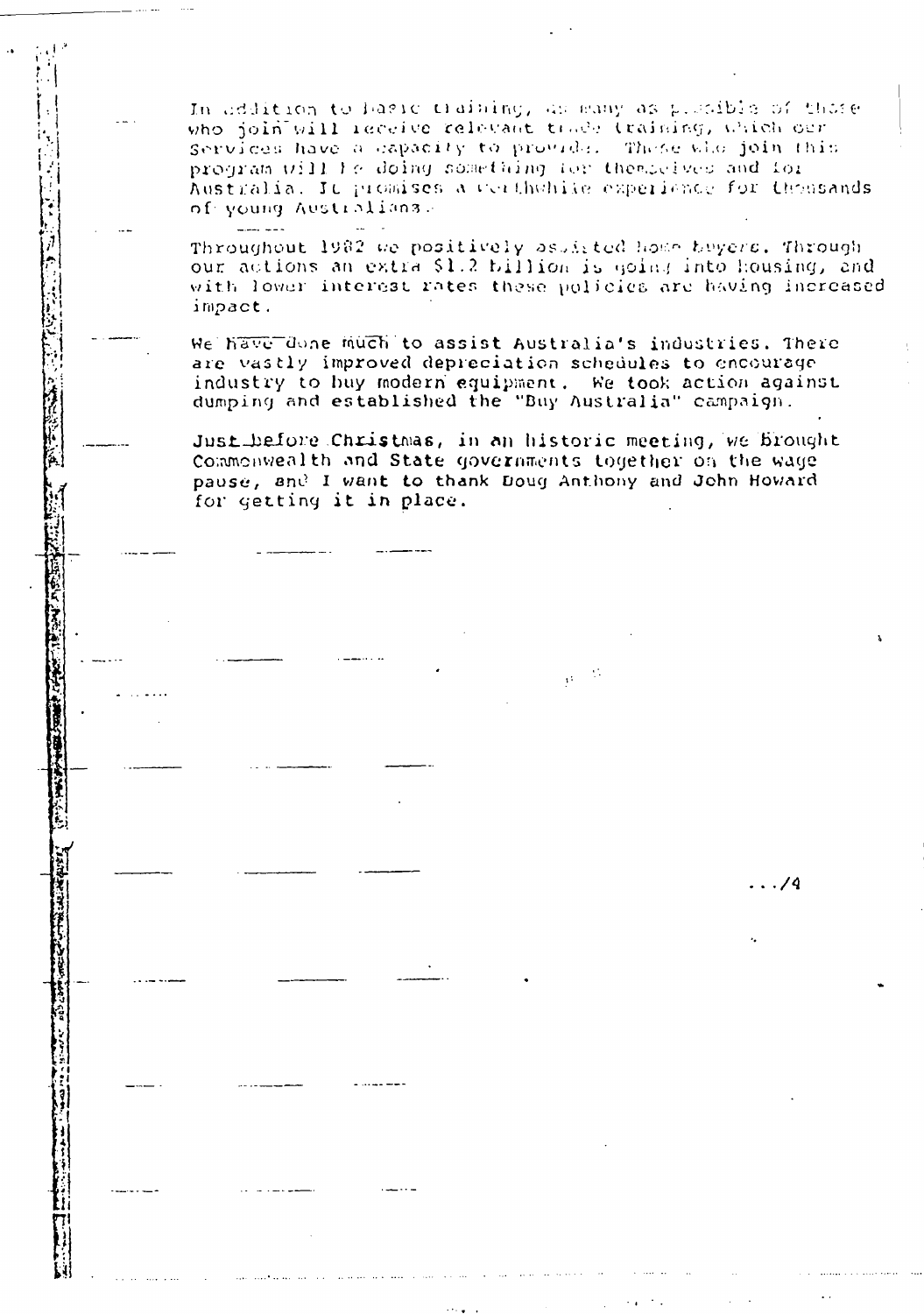It is a wage pause with a difference: it emprosses the Australian ideal of mateship. The wage panse pives people with jobs a chance to help ciher hustralizes without jobs, the savings from Commony alth wajer are helping the young uncaployed get jobs, and older people who have been retrenched.

The pause lets wage and salary earners help themselves by keeping prices down and protecting their cun jobs. Eleve, all, the uses pause will lower inflation and help make our industries more competitive and profitable, and this will mean more jobs.

This Government worked hard to achieve that historic wage pause agreement. Eight governments agreed, the Arbitration Commission agreed, most Australians agreed. But the ACTU and the Federal Labor Party rejected it.

How can they talk of bringing Australians together when they are the only ones out of step. They are determined to destroy the pause, with nothing to put in its place.

They have incited strikes in the oil industry. Strikes in that industry over the last year cost  $$600$  million in lost revenue and a further \$700 million for additional imports.

The wage pause is enormously important to Australia's recovery. The Labor Party has been totally divisive, totally contemptuous of the unemployed, totally unconcerned about Australia's long term oconomic security.

In 1983 Australia needs responsible policies, not division. Strong, reliable economic management is the heart of effecti government in today's difficult world, but the achievements of this Government go much further. Our concern for fairness led us to stamp out tax avoidance. In the interests of fairness we will continue our drive for tax reform.

Our concern to hunt down organised crime led us to establish the National Crimes Commission.

Our concern about the drought led us to establish comprehensive drought relief arrangements. We will continue the drought interest subsidy for a year beyond the lifting of the drought. We will make sure there is enough finance to help keep people on their farms, to enable crops to be planted. We will introduce a new rural researc! program to help farmers lower their costs, and a new five year soil conservation and afforestation program.

Our concern for the environment led to our offer to the Tasmanian Government to equalize the cost of power and put off the Franklin Dam. That offer remains open. We new comm \$50 million over five years to a great national park in South West Tasmania, so that it can be enjoyed and preserved for our children.

 $\cdots/5$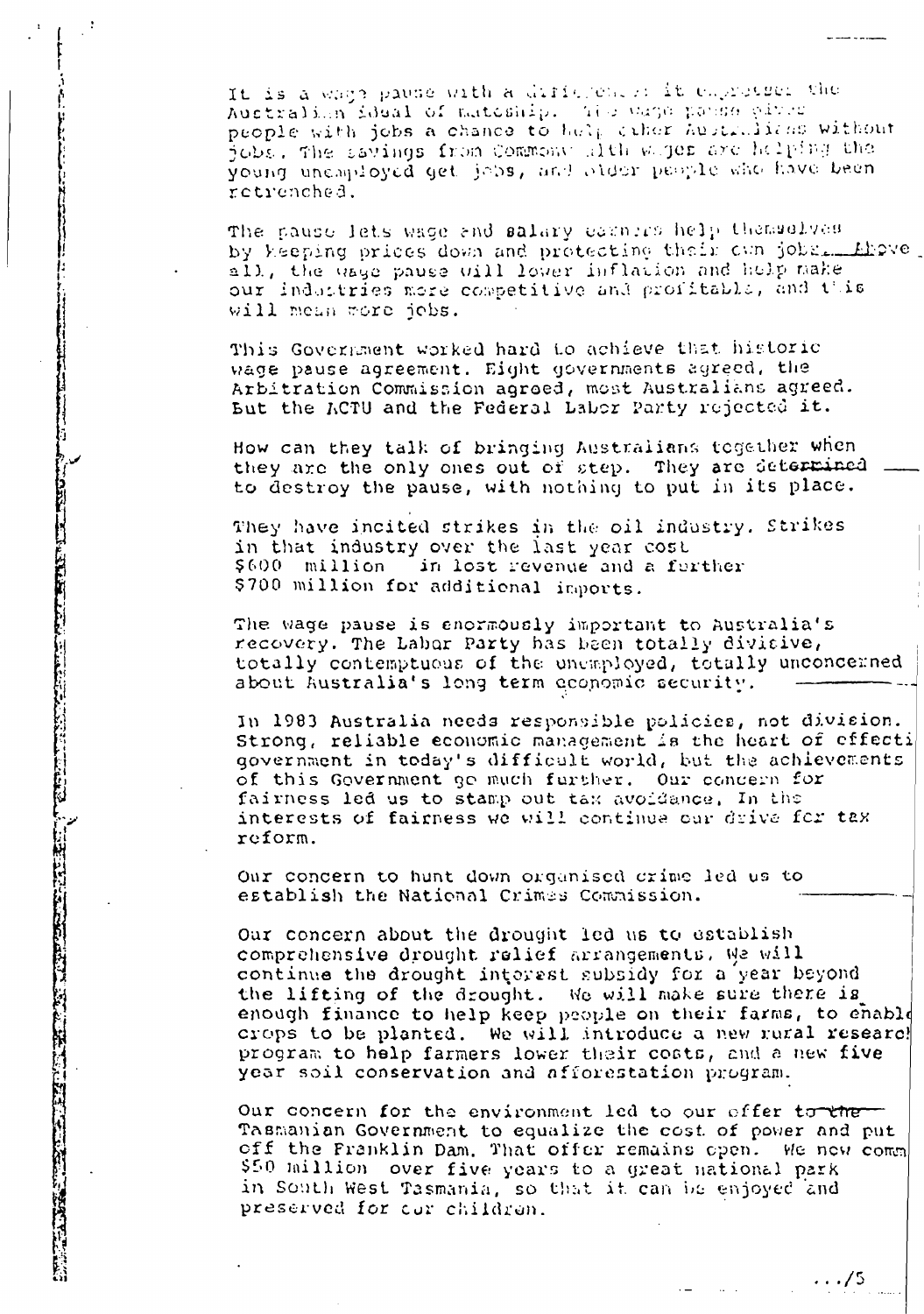In taking these measures to are building for the rature. We believe the Government can do things to help liking out the very best in Matralians. ---

The Commonwealth Comes were a great streets, and we all felt great pride in our sportsmen and women. We will help them build on their achievements by adding to the Sports Institute's programs, and set up a centre for the Institute in Perth.

We have established centres of excellence for research in universities. Australia has some of the bast modical scientists in the world and we have provided them with generous research funds. Our scientifies are on the wage of a breakthrough for an anti-malaria vaccine. Our objective must be to bring this to completion and to achieve the development in Australia. Over the next three years, we will increase funding for our medical scientists by a further 30% in real terms.

We also want the best artistic achievements to be ahown in every State. We will set up a National Arts Touring Pund under the Australia Council.

Through these initiatives we are leading Australia. We are building for the future, we are not waiting for the world.

At a time of falling private investment, we are building for the future by establishing a program of great national projects.

Our Bicentennial Road Program will modernise and build up Australia's road network. To reduce transport costs further, we will provide standard gauge rail access to a number of ports in Victoria and Queensland.

We will explore with Victoria and South Australia the scope for an early start on an electricity grid to balance out demand and give greater security of supply in both States.

Our Eicentennial Water Resources Program will mean better use of our scarce water supplies. Every State will benefit and thousands of jobs will be generated. Projects in the Murray/Murrumbidgee Basin will improve the quality and flow of water. We are determining the site for a major new dam on the Upper Burray.

We are exploring the age old dream of turning the coastal rivers of New South Wales and Queensland inland to see if it can be turned into reality for our children.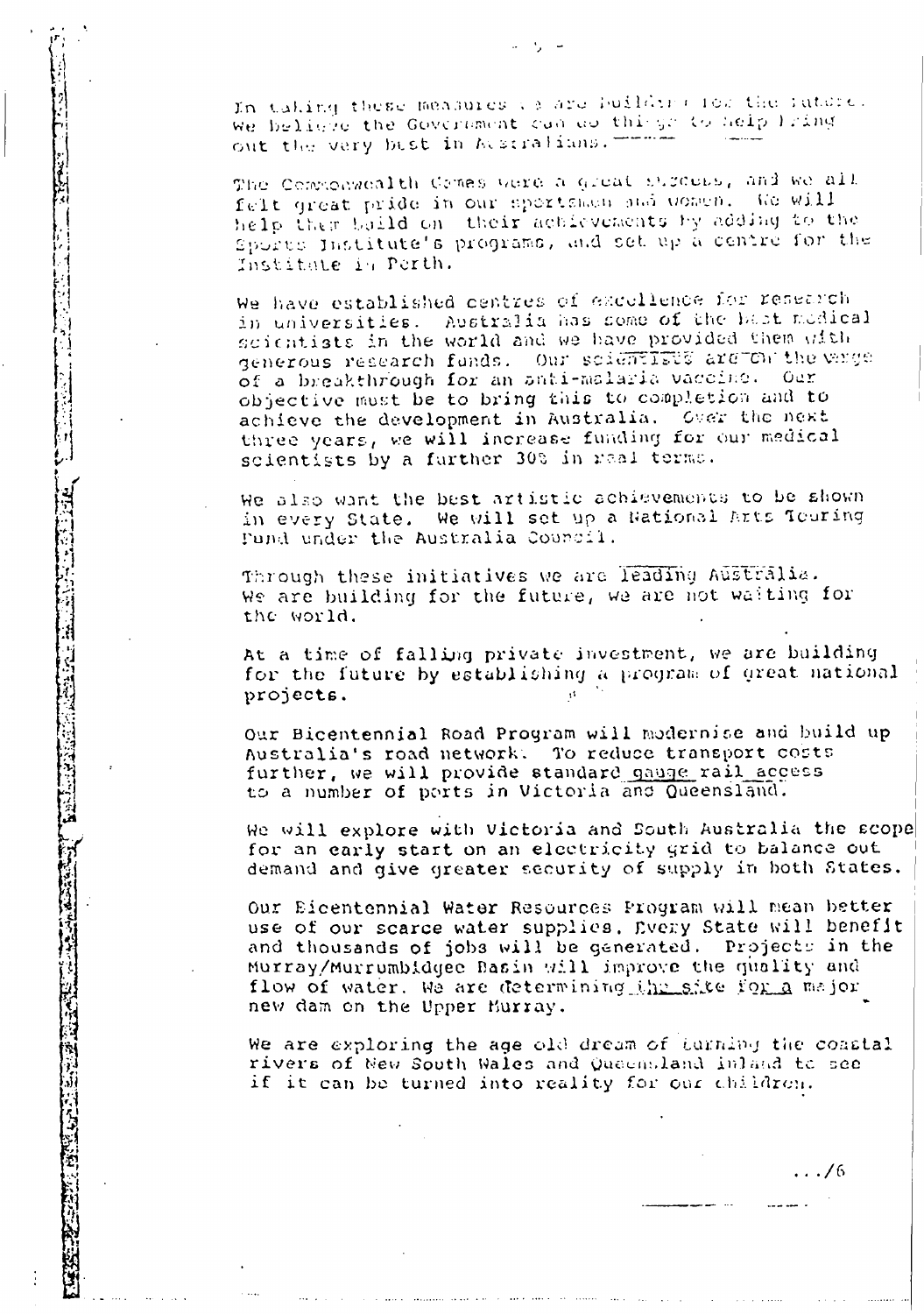The Darwin-Alice Springs raisway will be completed by larg. This should greatly assist the steel inductry at Rayalla.

Share are other Bicentennial projects: DIGQTEBS for the arts: the new Australian tolescope, to develop further the skills of our astronomers; the Bicentennial Program itself, in which all Australians will participate. The Bicentenary will make hustralishs proud of hustralia's achievements, and our capacity to live and work together.

We are a nation built by people from every land. Ne Will keep working to improve the quality of Australian multiculturalism and a fair go for all Australians.

we are looking ahead, to 1988 and heyond.

The jobs of the future will depend upon innovation and enterprise. Businesses need encouragement to adopt innovative practices, create new products and markets. He will provide this encouragement in partnership with business.

We will set up an Advanced Technology Corporation to belp small and medium firms develop innovative products and services. The corporation will help innovators assess their proposals and organise venture capital. It will help them find product development facilities to put their ideas into practice, and it will help them with market research and information.

 $\ldots$ /7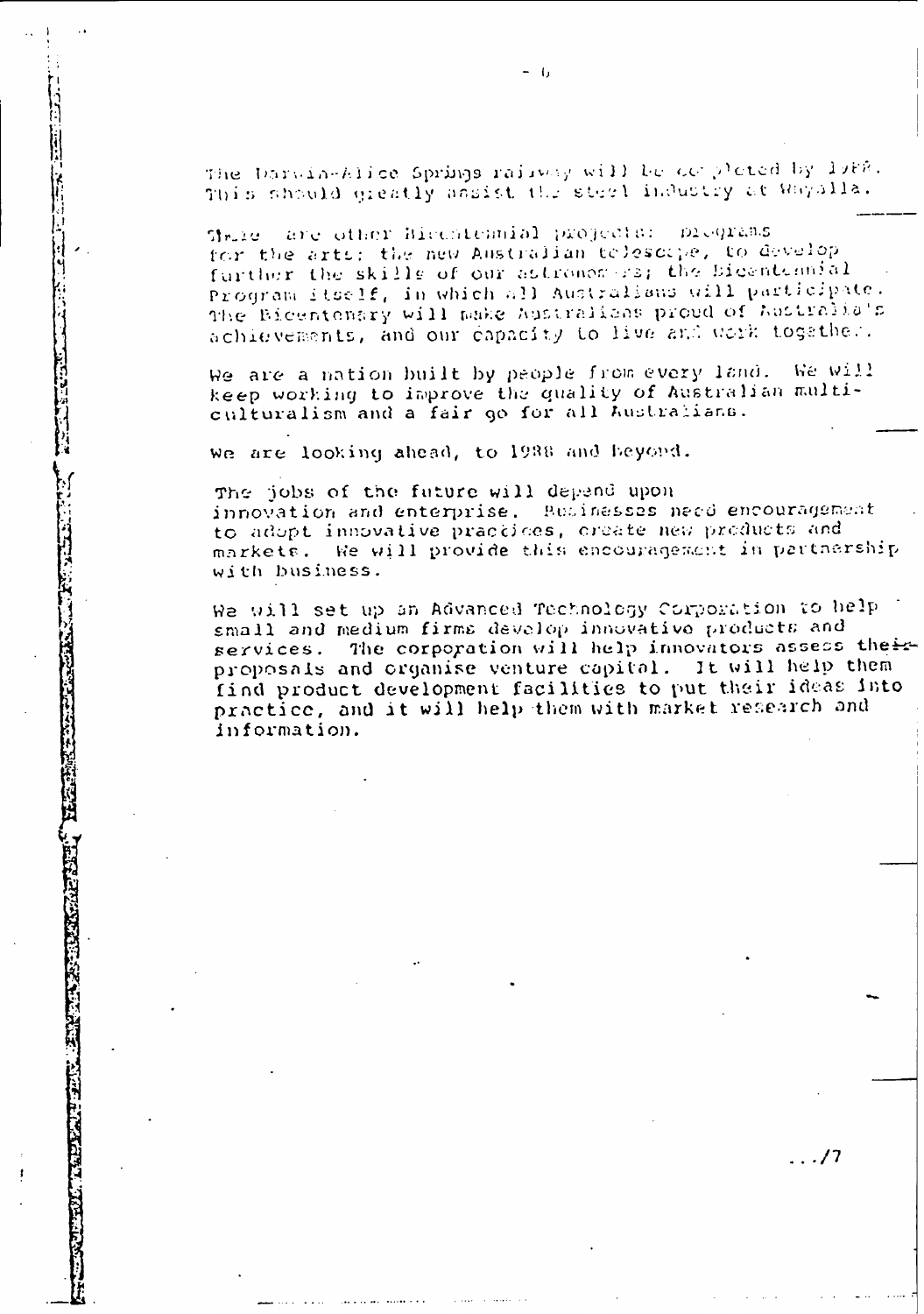to attract investment to new high righ ventures, ve will grant 100% tex deductibility for investments in projects approved through the Corporation, to an overall limit of \$100m, in the initial eperations.

Small homingto has a vital release gamerating nuw employment. products and ideas. We will introduce a new preferencial tex rate 5 cents below the standard rate for small companies with taxable incomes below \$100,000, and provide \$25m. aciitichai funding through a gew division of the Development Lank specifically to ansist cmall business.

As part of our program of encouraging Australia's industrial development, we will make advance payments of 10? Government purchases of Australian numufactured products, and extend the Promotion Scheme. These initiatives will assist husiness, in partnership with government, to build the foundation for our future economic growth and employment.

Good industrial relations are vital to the future of our country. This Covernment has shown its willingness to consult and work with the unions, not for them, as Labor  $\c{cos}$ .

This Government intends to govern for all Australians. It will continue to seek co-operation with all parties, including the ACTU, but it will not tolerate attempts by the militant few to impose on the majority.

We have introduced effective reforms to the Conciliation and Arbitration act within our existing industrial relations powers. But we believe these powers are too limited in certain key areas We will therefore seek power through a referendum for the Commonwealth to legislate to give the Conciliation and Arbitration Commission power to make sure awards and agreements are not broken, and to enable the Commission, and the Government where necessary, to prevent the community being denied essential services by the abuse of union power - powers which we hope would not have to be used.

As a further measure, our legislation for secret ballots will be extended and made more effective. In the protection of essential services and vital national industries we will legislate to enable secret ballots to be ordered in. respect of proposed strike action, and we will require bearers, to be conducted at public expense by the Electoral Commissioner.

These powers are not to confrent, but to protect all Australians and the democratic rights of all union members. They are needed to increase the confidence and security that will underlie economic recovery.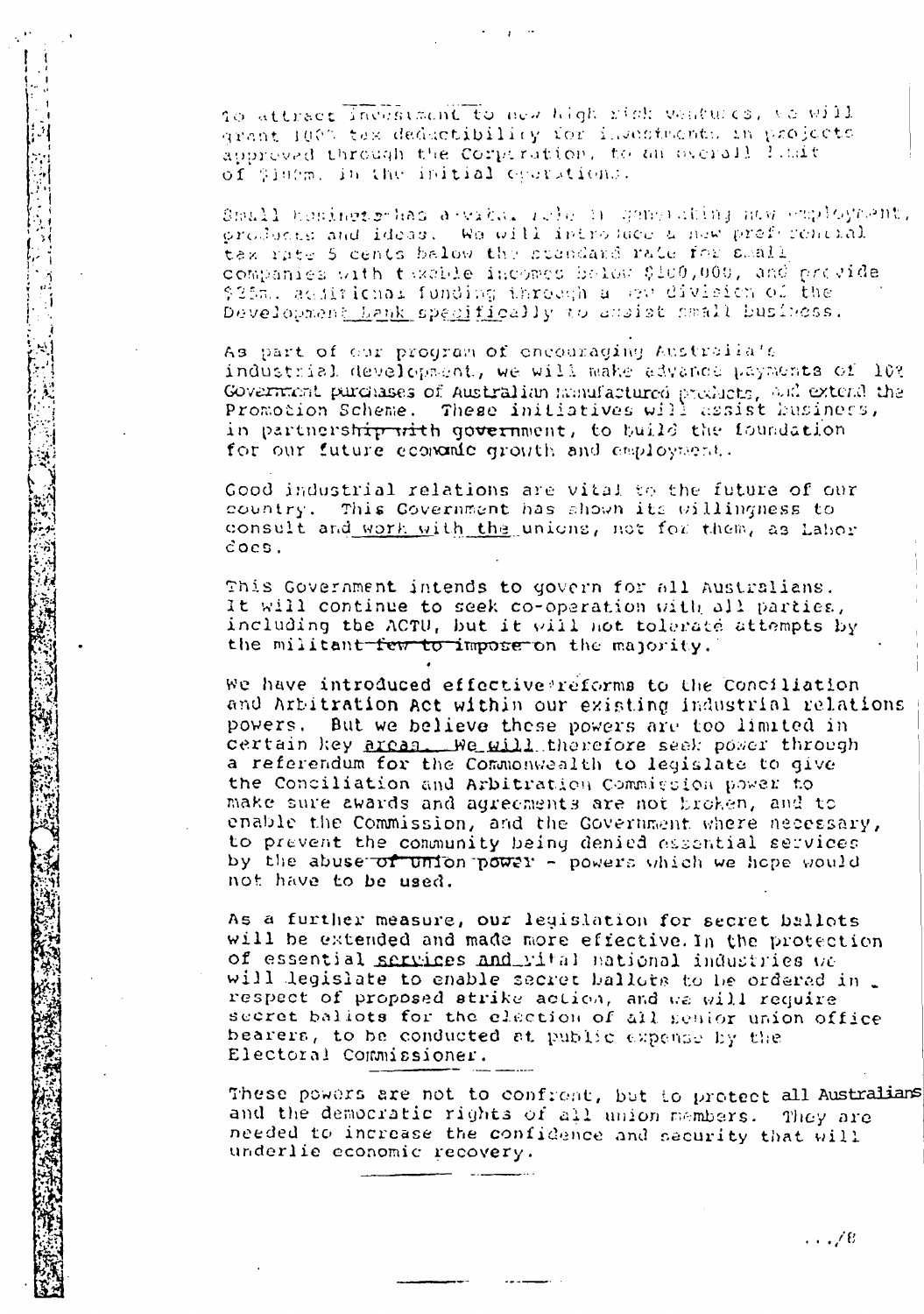In lephing to the future, nothing is made papertant then education. All australian children sust we equipped with delevant to dining and the bifills they will need in a complex world.

 $\mathbf{1}$ 

Ŀè.

We reject as totally divisive and urong Labor's polic, to deny the basic right of every Australian child to come Government support for his or her education. We wint to tackle the real causes of dispatisfaction with the eduration system, and get move children of otay at school lenger.

Education needs to give all our children better opportunities to do the things they do well. She Schools Commission has pointed in the past to an ever-reliance on academic curriculums. That suits academically-inclined students. but there are many other students who also deserve a fair qo.

We will provide \$25m., on a dollar for dollar basis with the States, for counselling for younger students and parents, and for reform of curriculums. This will help meet the needs of all children.

We will also ask the Tertiary Education Commission to report on whether there are adequate places and opportunities available in tertiary education. We will invite the States to join us in promoting the use of computers in all Australian schools, with a Commonwealth contribution of \$20m. a year for five years from 1984. We will provide a further \$35m. over the next three years to help incresse new places in non-government schools.

In foreign policy, Australia's stature as a middle power has increased the range of our international activities and the weight of our responsibilities.

Our aid program which is concentrated in South Past-Asian and the South Pacific, contributes to stability in our region AN2US and the wider western alliance are central to our foreign policy, and Australia has a significant part to play.

We have a proud record of contributing to peace-keeping in world trouble spots  $\sim$  most recently in Sinal, and we give active support to respondible disarmament measures. He . have worked through the Commonwealth, especially in the Commonwealth Meetings and helping bring peace to Simbabye.

Australia's voice is heard with respect in the Commonwealth and around the world. Some units of our armed ferces are stationed at Butterworth in Malaysia. The Mirages now based there are being phased out, and subject to discussions with the Government of Malaysia, we will replace them with a squadron of our new FA/13 fighter planes.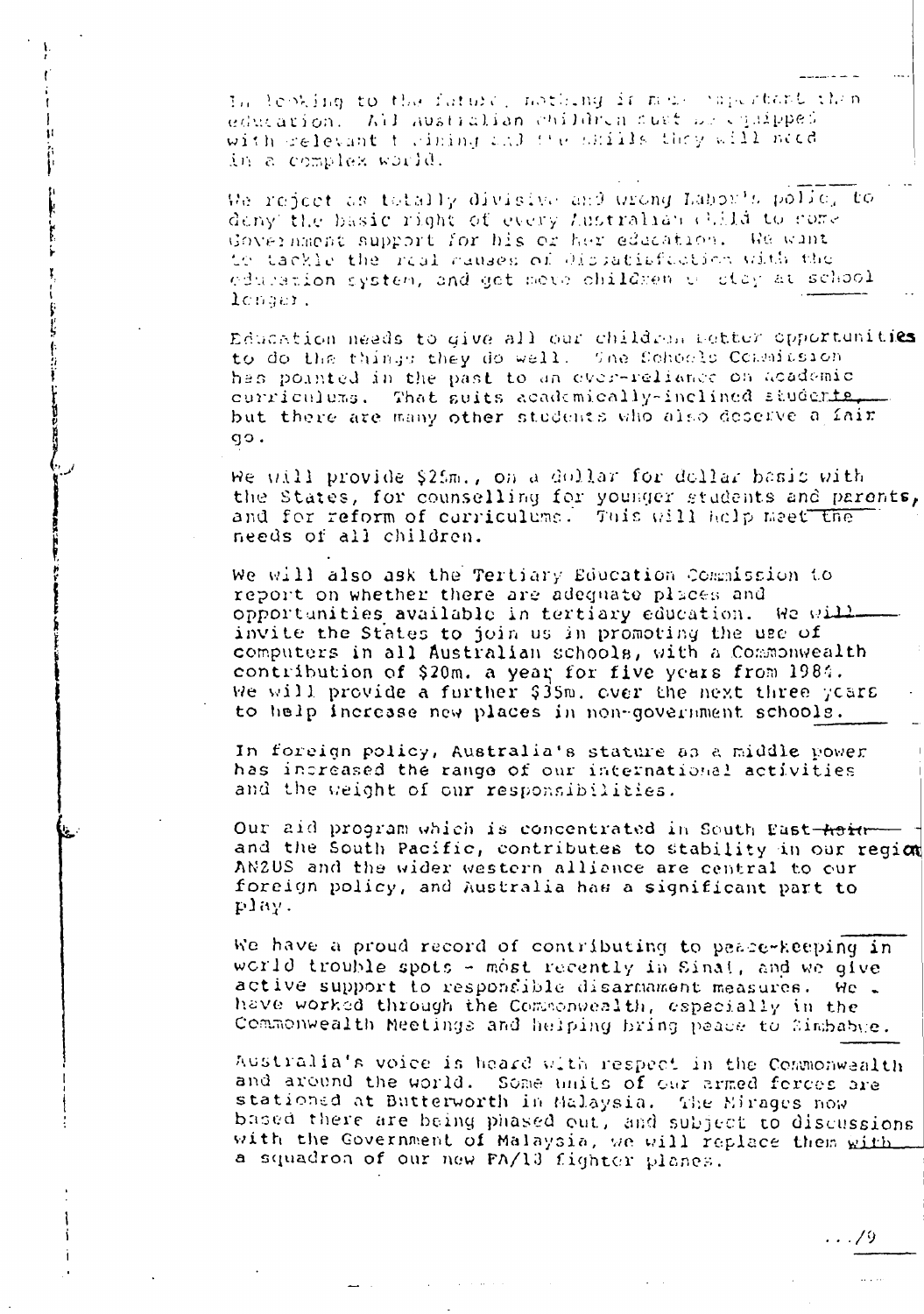This illustrates our practical support for the Five Fower Defence Arrangements and symbolices our co-operation. with countries in our realon. Under this Government, Australia has become a vital link in the Interlocking security arrangements safequarding the free world.

One great danger of world recession is that countries will raise trade barriers against each other. In these oircumstances, in experienced government with a personal knowledge of other countries can do much to profect in Australia's interests. For example, in 1974 Australia was totally excluded from the Japanese meat market. Negotiations on new trade agreements between Japan and the United States are currently proceeding. We willmake sure that Australia's interests are protected.

Through all the years the Labor Party has taken a negative approach to the Commonwealth, our alliances, our role in speaking against aggression, and our efforts to liberalise world trade. In that approach there is no security for Lustralia.

In this election the choice is clear.

Is Australia to work in a common cause for recovery, or will it support those who want to break the wages pause? Australia wants a government which will work with union. leaders, not a Labor Government which will work for the unions and increased union power.

 $\mathcal{L}_{\mathcal{D}}$ 

ندار و به  $\left\langle \mathcal{E}_{\mathcal{A}}\right\rangle$ 

 $\sim$   $\sim$ 

 $L_{\text{max}}$ 

**INTE** 

 $\sim 10^{-1}$ 

This Government will strangthen our alliances - a Labor Goverrment would undermine our defence arrangements. Australia wants a government which will maintain the security and stability of our institutions at a time when we most need them, not a Labor Government which through its recently amended Platform is now committed to challenging those institutions and turning Australia into a republic.

Australia must have a government of prudent managers with stability, and a vision of the future, nor the spend, spend, spend philosophy of Labor. No-one wants a return to UNE chaos and insecurity of the Whitlam years. The first act was enough without waiting for the second.

We must make recovery certain for Australia. This mation is too great to be shackled by Labor's divisiveness and irrelevance. We are building for the fundre, we are creating Australia. We do not under-estimate the difficulties but we know our policies will make this a better land. And we can take pride that it is the Covernment team that has put these policies together, in areas of sajor innovation. John Carrick in the water resources program: Bulph Hunt,

 $\mathcal{L}(\mathcal{A})$  and  $\mathcal{L}(\mathcal{A})$ 

and the state.<br>The state of the state of the state of the state of the state of the state of the state of the state of the sta

and a series of the series of the series of the series of the series of the series of the series of the series

 $\label{eq:2} \mathcal{L}(\mathcal{L}(\mathcal{L})) = \mathcal{L}(\mathcal{L}(\mathcal{L})) = \mathcal{L}(\mathcal{L}(\mathcal{L}))$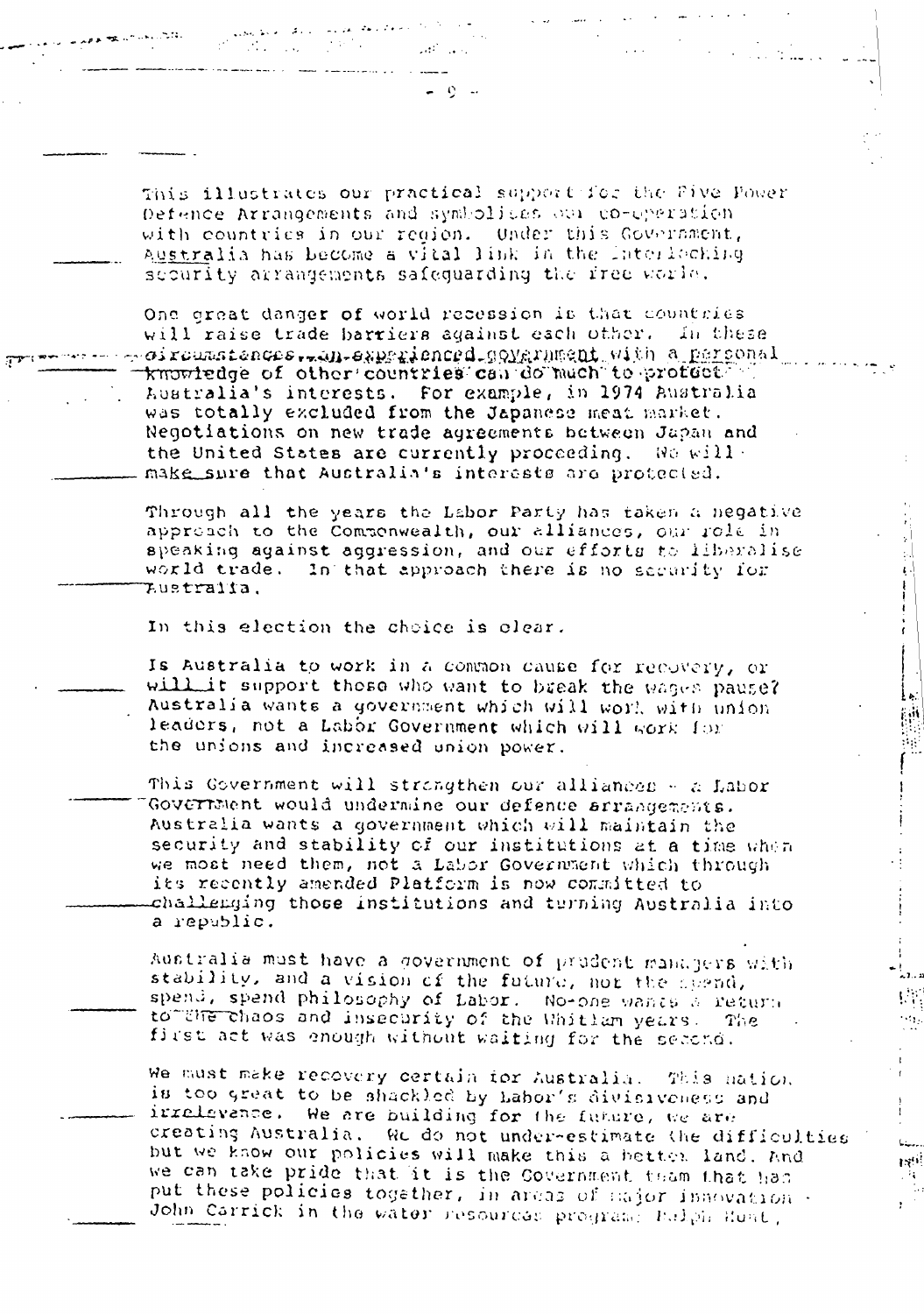developing the great program for roads; Andrew Research, proposing major imporations in industry: Ith Macphee, conciliator, negotiator but a person who can act from firmness and real conviction, proposing major imporations in industrial relations.

We are building Australia with our policies. We are building Australia with our vision. We are building Australia with the determination of Australians. We are not waiting for the World.

## 000000000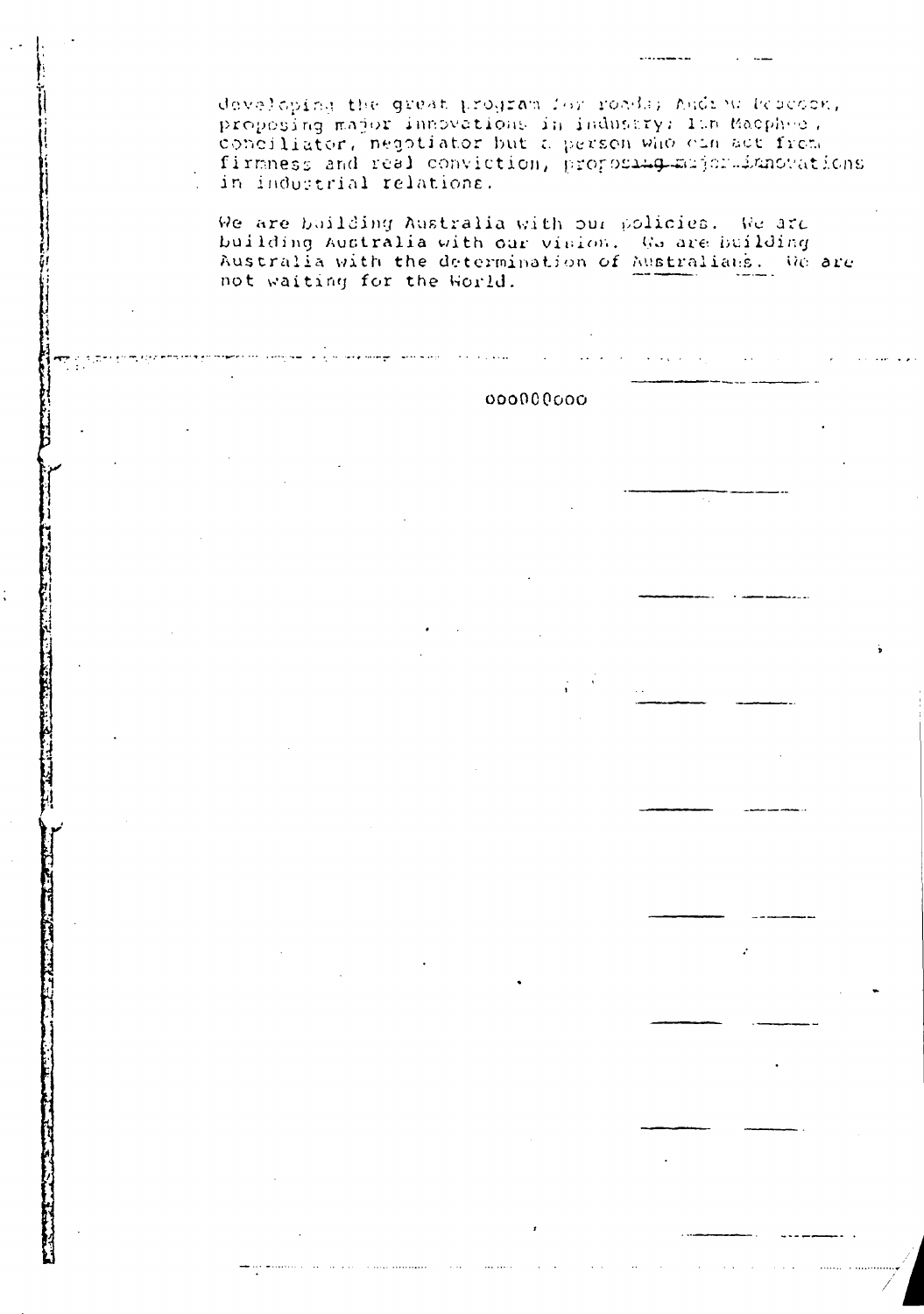BUDGET COST OF NEW INITIATIVES AND PROPOSILS ACROUNCED. IN POLICY SPEECH AND DOCUHENTS.

Proposals

### 1983/84

 $(5 \text{ mil1}$ 

 $25^\circ$ 

40

Trade and Resources

Export Premotion Program (growing to \$50 M  $in$  1985/86)

Taxation

5 percentage point reduction in company tax rate for companies with taxable incomes up to \$100,000 with shading in arrangements

#### Defence

Squadron FA18s at Butterworth (growing to \$29.0M in 1984/85 and subsequently decline to \$17.0M)  $12$ 

Special program for additional places in the  $S$ ervices  $-100$ 

National Development and Energy

Feasibility study on an electric power grid  $\mathbf{1}$ 

#### Primary Industry

The afforestation and soil conservation program (rising to \$15.0M in 1987/88) 5 Additional expenditure on Rural Research  $7.5$ Continuation of Drought Interest Subsidy Scheme

for one year bayond lifting of drought restrictions 7 8 Increased support for wool promotion Increase in Brucallosis/Tuberculosis program

 $14.3$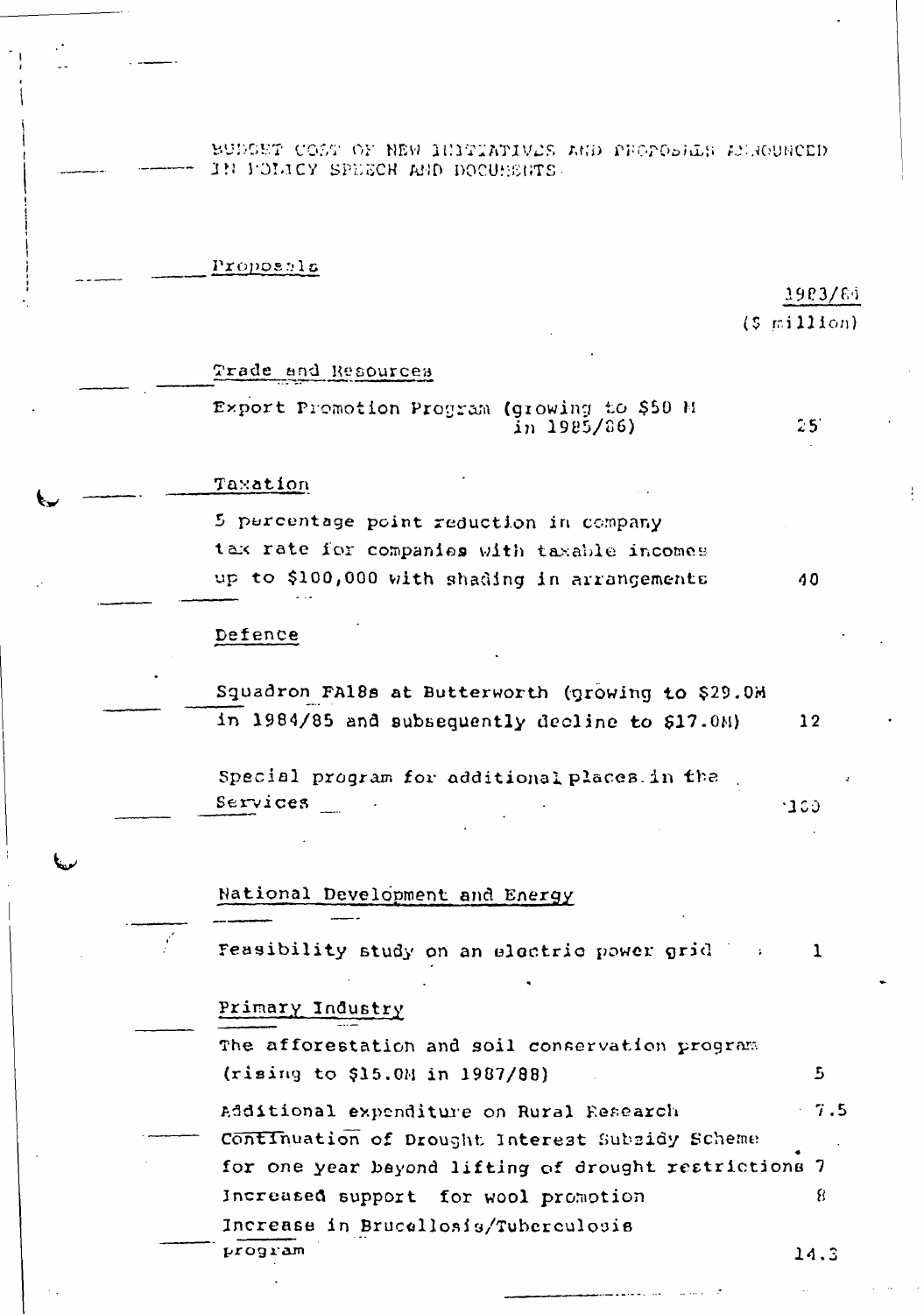Proposale

 $\ddot{\phantom{a}}$ 

 $\frac{1}{4}$ 

## 1983/84  $(5 \text{ million})$

|       | Industry and Commerce                                  |      |
|-------|--------------------------------------------------------|------|
|       | Advanced Technology Corporation. Tax deductible        |      |
|       | capital allowed by corporation up to \$100M in         |      |
|       | first year (not incurred until 1984/85) and            |      |
|       | shopfront operations                                   | 46.5 |
|       | Technology initiatives (microelectronic application    |      |
| ني پا | centres, information technology consultants,           |      |
|       | technology transfer)                                   | 0.2  |
|       | Match \$ for \$ up to \$100,000 for Australian Tourist |      |
|       | Authority                                              | 0.1  |
|       | Social Security                                        |      |
|       | Adjustment in May 1983 to unemployment benefits for    |      |
|       | single people over 18                                  | 102  |
|       | -Liberalisation of unemployment benefit income test    | 17   |
|       | Approval for child care centres                        | 7.5  |
|       | Extension of income limits for PHB card-holders        | 7.5  |
|       | Seeding grant for Disabled Persons International.      | 0.05 |
|       | Aviation                                               |      |
|       | Authorisation of design work on new passenger          |      |
|       | terminal for Canberra Airport                          | 0.5  |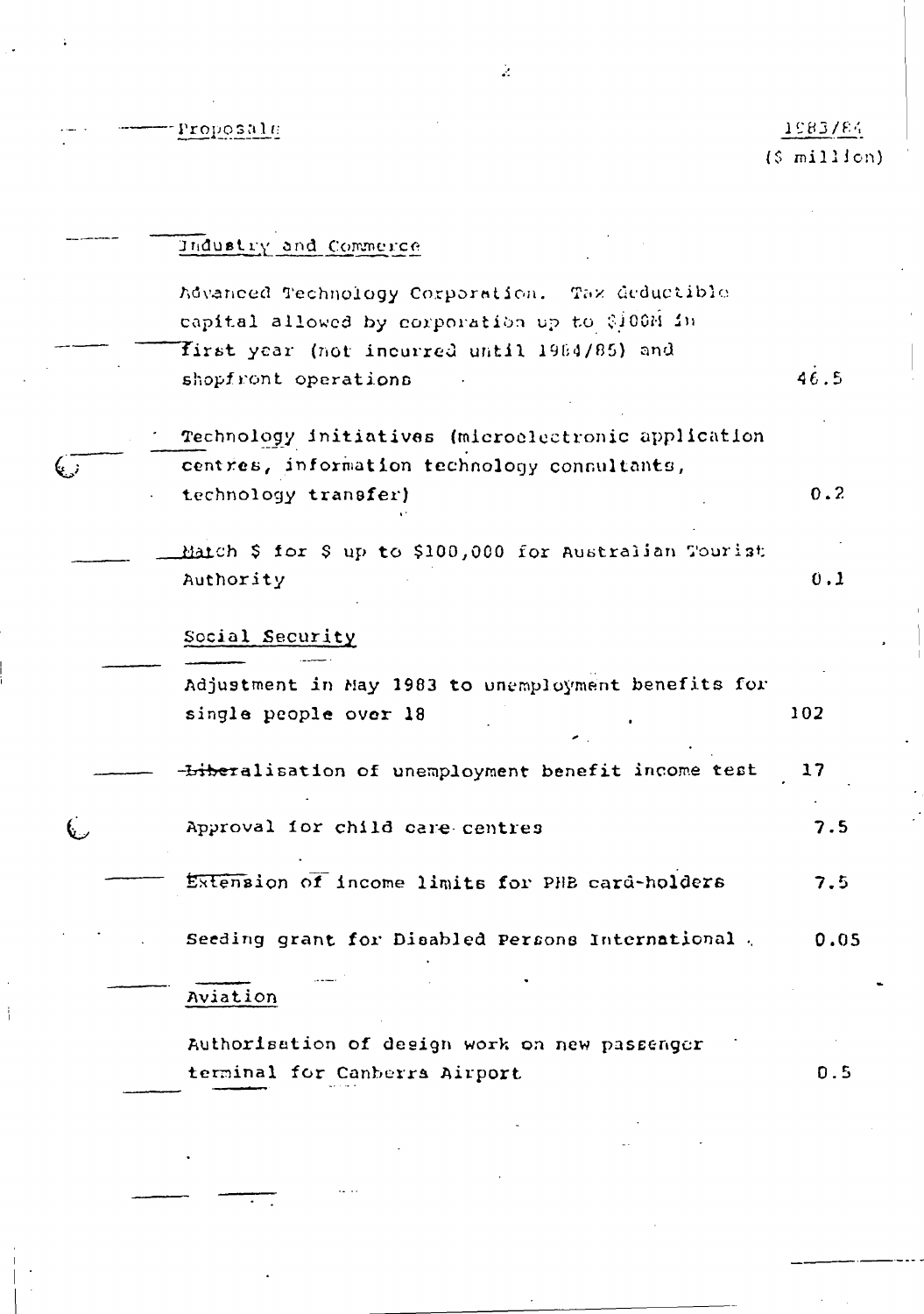# 1983/84 Proposals  $(9 \text{ million})$ (Employment and Industrial Relations (cont) Youth projects - including conservation and reafforestation projects - in conjunction with  $50<sub>5</sub>$ State and Local governments Referendum seeking last resert powers in respect of industrial disputes in industries of national  $1.0$ importance Education 2 per cent increase in recurrent grants to government schools  $6.0$ Financial support for extension for three years of existing capital funding arrangements for nongovernment schools  $11$ Five year Comprehensive Commonwaalth State program for the use of computers in schools  $20<sub>2</sub>$ Special Abstudy mature age allowance for teacher trainees over a period of 5 years with 100 awaids per year. The community of the community  $\sim$  0  $\scriptstyle\bullet$  5  $\scriptstyle\circ$  . Counselling, especially for younger children, to improve education, and reform of secondary school 25 curriculum Transport and Construction Continuation of Tasmanian freight equalisation scheme  $\mathbf{2}$ Home Affairs and Environment Rubition of two sports to AIS program and 1.5 decentralisation of hockey program to WA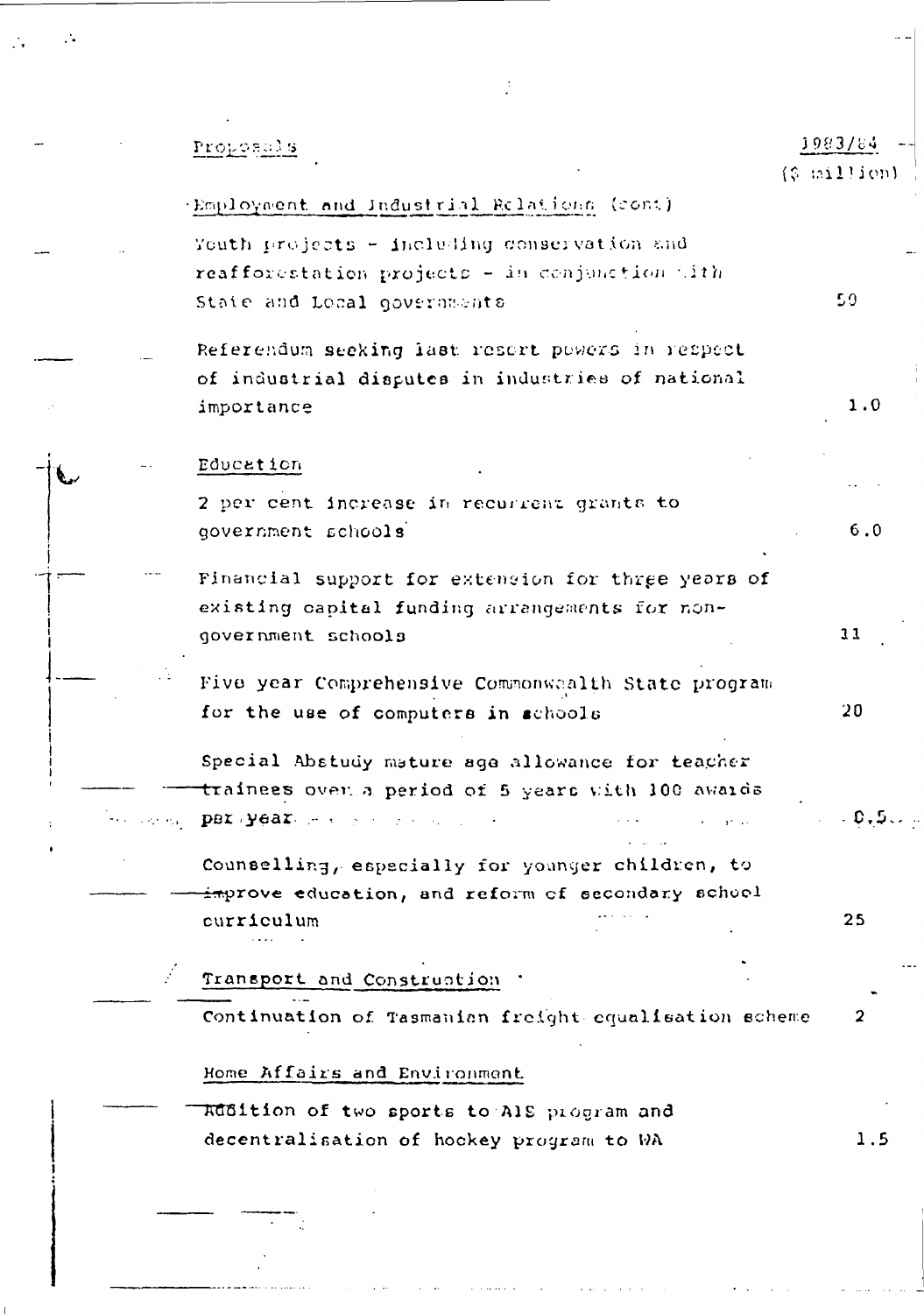| Proposala                                                                  | 7983784<br>(\$ million) |
|----------------------------------------------------------------------------|-------------------------|
| Home Affairs and Environment (cont)                                        |                         |
| Environment management program in SW Taswania<br>National Park             | 10 <sub>1</sub>         |
|                                                                            |                         |
| Aboriginal Affairs                                                         |                         |
| Extension of Aboriginal Health Improvement Program                         | 10                      |
| Immigration and Ethnic Affairs                                             |                         |
| Grant-in-aid for Federation of Ethnic Community<br>Councils                | 0.05                    |
| Health                                                                     |                         |
| Increased funding for NH & MRC (rising to \$12M in<br>198 <del>5/86)</del> | ŀ,                      |
| $\cdot$ :<br>Veterans' Affairs                                             |                         |
| Pilot program for attendant care for veterans                              | 0.1                     |
| Capital Territory                                                          |                         |
| Canberra Convention Centre                                                 | 4.5                     |
| Communications                                                             |                         |
| Sales tax exemption of decoders for TV closed<br>captioning for deaf       | 0.1                     |
| Defence Support                                                            |                         |
| Build up stocks in factories                                               | 8                       |
|                                                                            |                         |
|                                                                            |                         |

 $\ddot{\phantom{0}}$ 

 $\boldsymbol{\zeta}$ 

 $\ddot{\cdot}$ 

 $\begin{array}{c} \begin{array}{c} \hline \end{array} \\ \hline \end{array}$ 

f

 $\overline{\cdot}$ 

 $\ddot{\phantom{0}}$ 

 $\frac{1}{4}$ 

為人的 的复数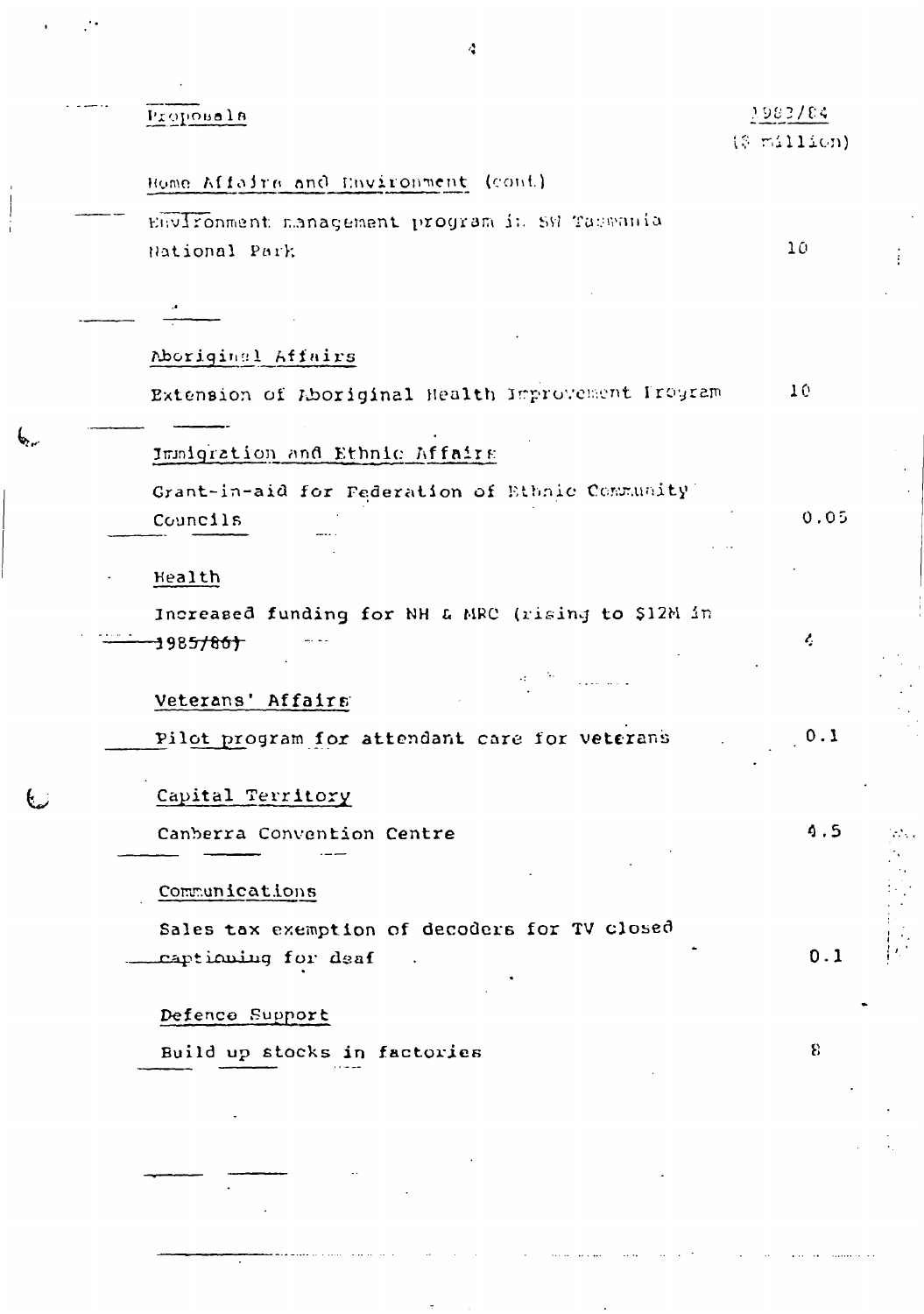| Proposals                                                                                                                                                                                                         | 1503/84<br>$(5 \tmin1$ ion) |  |  |
|-------------------------------------------------------------------------------------------------------------------------------------------------------------------------------------------------------------------|-----------------------------|--|--|
| Sofence and Technology                                                                                                                                                                                            |                             |  |  |
| National Biotechnology Scheme                                                                                                                                                                                     | $\mathcal{L}_2$             |  |  |
| Provision of earmarked AIRDIS funds for biotechnology<br>projects                                                                                                                                                 | 2.5                         |  |  |
| Home Affairs and Environment                                                                                                                                                                                      |                             |  |  |
| Establish a Sports Aid Poundation (to replace<br>existing National Awards Scheme; net cost)                                                                                                                       | 0.25                        |  |  |
| Donations to Sports Aid Foundation to be tax<br>deductible                                                                                                                                                        |                             |  |  |
| Establishment of a National Arts Touring Fund                                                                                                                                                                     |                             |  |  |
| Antarctic Transport System                                                                                                                                                                                        |                             |  |  |
| Replace Antarctio transport system to comprise:                                                                                                                                                                   |                             |  |  |
| air transport of personnel<br>Australian-owned research vessel .                                                                                                                                                  |                             |  |  |
| chartered cargo vessel                                                                                                                                                                                            | 4                           |  |  |
| TOTAL                                                                                                                                                                                                             | 567.65                      |  |  |
| <b>NOTES</b><br>1. The above policy measures will cost \$19.0 million in 1982/83                                                                                                                                  |                             |  |  |
| The cost of the advance payment for the "Preference to<br>2.<br>Australia in Industry" is \$70 million made in 1982/83<br>rather than 1983/84. There will be no on-going cost to<br>the Budget from this measure. |                             |  |  |
| 3. The proposals to provide standard gauge rail links to<br>the following ports:-                                                                                                                                 |                             |  |  |
| Acacia Ridge - Fishermans Is<br>Spencer St - Swanson Dock<br>Melbourne - Geelong<br>Mangalore - Tocumwal                                                                                                          |                             |  |  |
| will be sought to be financed by way of loans. At the<br>appropriate time the approval of the Loan Council will<br>be sought. The amount of losn approval involved                                                |                             |  |  |
|                                                                                                                                                                                                                   |                             |  |  |

 $\overline{5}$